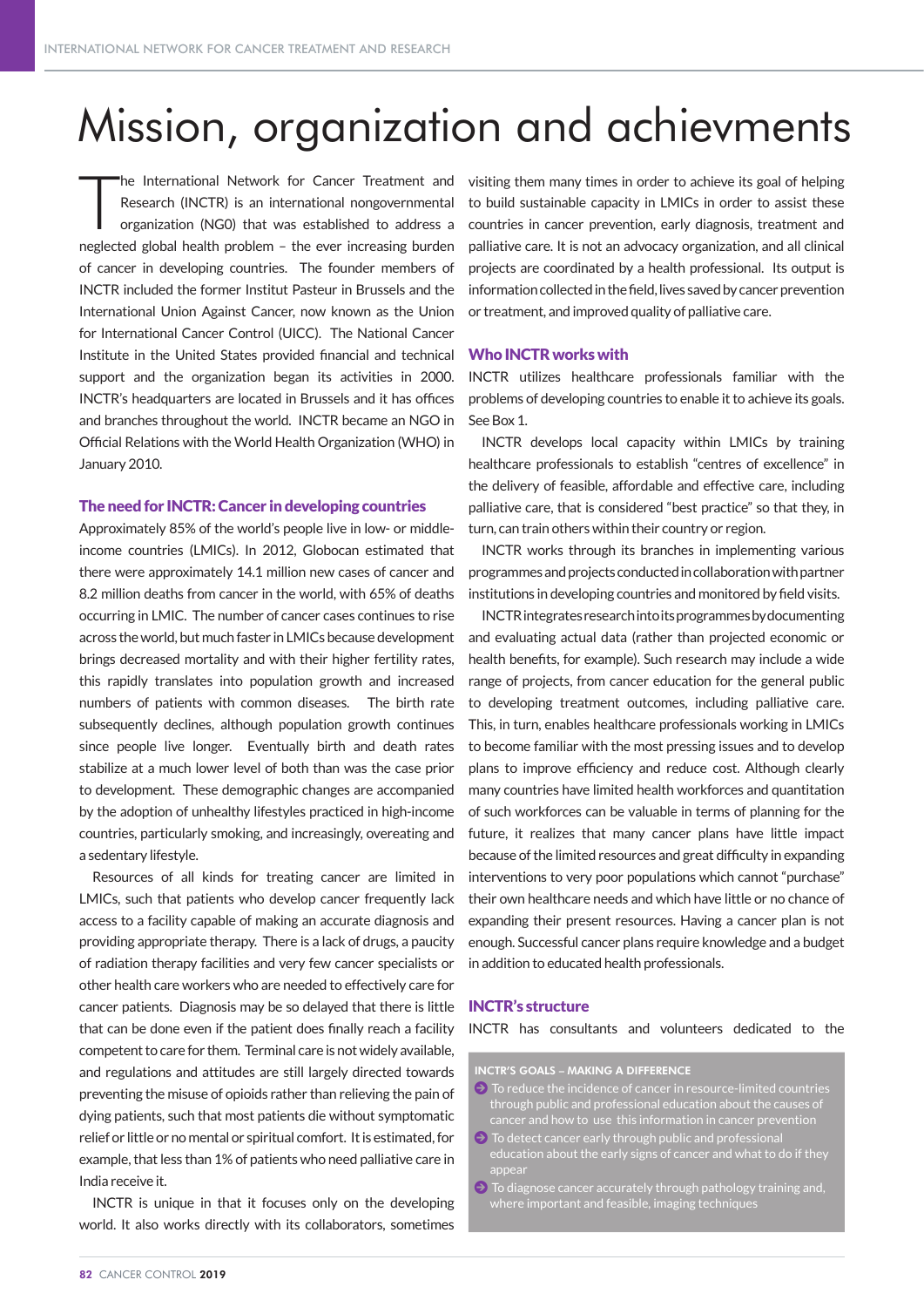

accomplishment of its goals. Although its headquarters are located in Brussels, it has branches in the United States, Canada, Brazil, United Kingdom, France, Egypt, Nepal and India. Branches are legally-established NGOs that contribute to and conduct programmes and projects that are relevant to INCTR's mission.

Resource development, administration and programmes (e.g., adult oncology, paediatric oncology, cancer registries, pathology and palliative care are supervised by an Executive Committee or directly by the branches. The Executive Committee is responsible to INCTR's Governing Council. Programmes and projects are developed with the participation, input and advice of various INCTR committees and strategy groups, as well as independent scientific advisers. Programmes and projects are conducted in collaboration with partner institutions involved with cancer research, diagnosis and treatment, including palliative care and education in countries with limited resources. *Lyon, France: International Agency for Research on Cancer; 2010. Available from: http://globocan.iarc.fr Accessed: 8 March 2013.*

> Individuals, institutions or organizations often choose to serve as Associate Members who contribute financially to the work of INCTR.

### What does INCTR do?

INCTR addresses all aspects of cancer control with the overall goal of lessening the morbidity and mortality from cancer. It emphasizes training and education of healthcare professionals in LMICs to ensure that "best practices" are instilled in cancer prevention, early diagnosis, treatment and palliative care. Research is an integral part of its work with its partners in LMICs in order to accurately document the cancer burden – including the types of cancer and extent of disease, the outcomes of prevention and early detection campaigns and the efficacy, toxicity and cost of treatment delivered. It also emphasizes public awareness



 $\Theta$  To build capacity for cancer prevention, diagnosis, treatment and palliation through professional education and training

- $\Theta$  To conduct, or provide materials for the conduct of educational campaigns for the public and primary care doctors about the causes of cancer and living a healthier life
- $\Theta$  To work with experts in-country to conduct locally relevant research on cancer control

of cancer, which is an essential component of early diagnosis. INCTR has a variety of programmes that are carried out in close collaboration with its branches as well as its partner institutions in developing countries. INCTR's current programmes include:

- **2** adult oncology;
- $\bullet$  cancer registry;
- $\bullet$  clinical research;  $\bullet$  foundational;
- 
- **O** palliative care; **J** paediatric oncology;
- $\bullet$  pathology.

### **INCTR's projects and achievements**

Each INCTR programme has goals and objectives in line with the overall mission of the organization, divided into separate projects. Many projects have been conducted or are on-going and include:

### $A$ dult oncology

- Prevention, early diagnosis, and treatment of selected cancers in poor urban areas and in rural and tribal regions in the state of Rajasthan in India.
- O Cervical cancer screening using visual inspection in Nepal and Tanzania.
- $\Theta$  Training of Bolivian healthcare professionals in cervical cancer screening by Peruvian experts.
- $\Theta$  HPV vaccination of young girls in Nepal.

### $C$ *ancer registries*

- $\odot$  Establishing an East African Registry Network (EARN) that subsequently became the African Cancer Registry Network (AFCRN). As part of the Global Initiative for Cancer Registry Development in LMICs, the Network acts as a consortium to provide a "regional hub" for cancer registries in sub-Saharan Africa. The AFCRN is supporting or assisting the development of 22 cancer registries in the region, including English-and French-speaking countries. ;<br>6 rogion includin
- **O** Provision of training courses in cancer registration and the use of CanReg 5. **A** Provision of training courses in cancer registr *(Source: GLOBOCAN 2008 (IARC) (16.4.2012)*
- **2** Participation in collaborative international research.
- $\bullet$  Visits of INCTR consultants to the Kingdom of Saudi Arabia to review cancer registration procedures and data quality and to Uganda to offer advice on setting up a cancer registry. **3263670**

### *Clinical research Ferlay J, Shin HR, Bray F, Forman D, Mathers C and Parkin DM. GLOBOCAN 2008 v2.0, Cancer Incidence and Mortality Worldwide: IARC CancerBase No. 10 [Internet].*

• The treatment and characterization of acute Lymphoblastic Leukemia in children, adolescents and young adults in India -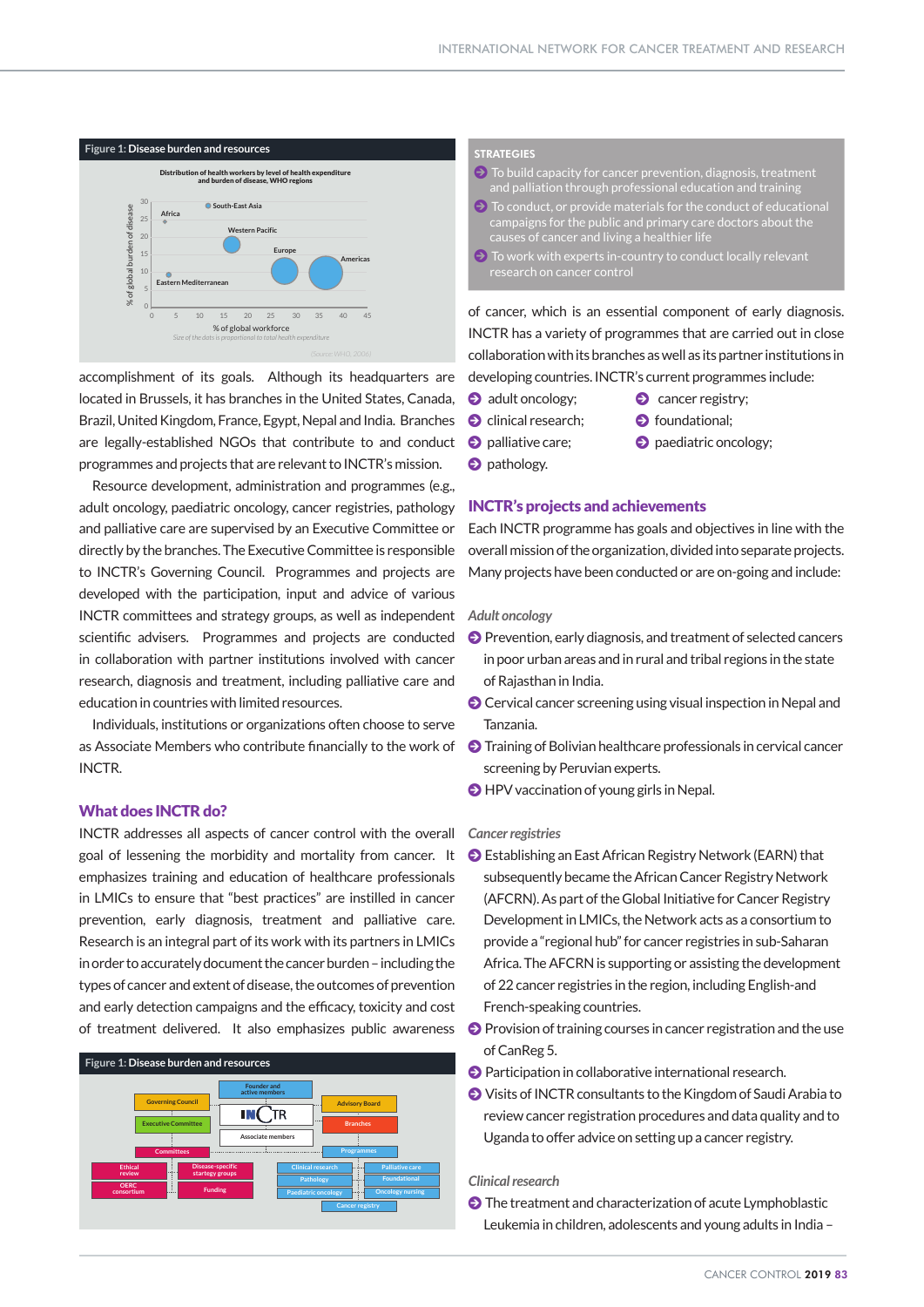over 450 patients have been treated by four institutions.

- $\bullet$  The treatment and characterization of Burkitt Lymphoma – over 750 patients have been treated by seven centres in Nigeria, Democratic Republic of Congo, Uganda, Kenya and Tanzania. Survival is greater than 60% at 5 years.
- $\odot$  Understanding problems faced by parents of children with Retinoblastoma before treatment – 435 parents interviewed from institutions in 10 countries in Latin America, Asia and Africa.
- $\bullet$  Situational analysis of breast cancer 8,800 medical records of women treated for breast cancer in four institutions in Peru, Egypt, Pakistan and India.
- J Studies carried out in Brazil, India, Pakistan and Turkey to determine delays in diagnosing and treating nasopharyngeal carcinoma and assess the role of consanguinity and familial history in this cancer.

 $\Theta$  A new initiative to characterize the lymphoproliferative diseases in adults in Senegal with initiated in partnership with Universities in Dakar.

J Development of a pathological and radiological review for Brazilian patients with medulloblastoma in partnership with the Brazilian Society of Paediatric Oncology.

*Foundational*

- $\odot$  Accreditation Programme in the conduct of clinical trials in institutions in Brazil.
- $\bullet$  Educating school children about cancer in Nepal.
- $\bullet$  Evidence-based development through preparation of bibliographies of published literature from developing countries relevant to breast cancer and selected cancers in Egypt.
- J Open Educational Resources for Cancer available online.
- $\bullet$  Thematic workshops to discuss challenges in cancer control in East Africa.
- $\bullet$  Webinars for e-learning.
- J Publication of five annual editions of *Cancer Control* from 2013, with specialist healthcare publisher, Global Health Dynamics, looking at all aspects of cancer policy, prevention, detection, treatment and palliation.

### *Palliative care*

- $\bigcirc$  Training and educating healthcare professionals doctors, nurses and social workers in the principles of palliative care – in Brazil, Cameroon, Burkina Faso, Sénégal, Mali, Tanzania, India and Nepal.
- $\bullet$  Sensitization workshops for government officials and the public in Brazil, Tanzania, India and Nepal.
- J Development of a centre of excellence in palliative care for both adults and children in Hyderabad, India.
- $\bullet$  Lobbying governments to improve access to opioids for terminally-ill cancer patients – Nepal and India.
- $\bullet$  Establishment of twinning programmes with hospices in Canada that support palliative care efforts in Nepal.
- $\bullet$  Fostering the establishment of palliative care societies in

Nepal and Pakistan.

**O** Promoting paediatric palliative care in Pakistan.

- $\bullet$  Publishing a palliative care handbook describing the management of a wide variety of symptoms in English, Portuguese, French and Turkish.
- $\bullet$  Development of the "Life at Your Doorstep" home care programme offering extensive, 24/7 support for patients and families struggling with advanced and terminal illness in the cities of Hyderabad and Secunderabad.
- **O** Organized training course for Francophone sub-Saharan Africa in Uganda. This was led by HASPF and the Institute of Hospice and Palliative care in Africa with expert input by Hospice Africa Uganda and Alliance Mondial Contre le Cancer.
- $\bigcirc$  Palliative care workshops and training courses for Francophone sub-Saharan Africa organized by AMCC in partnership with AFSO were held in Uganda and Ivory Coast.
- J Establishment of palliative care centres of reference and training in sub-Saharan Francophone Africa (Mali, Cameroon, Ivory Coast).
- J Canadian branch provides training in India for St Mary Hospital in palliative care and fosters a collaborative approach between palliative care and health care in Nepal.
- $\odot$  Development of palliative care programme in Rajasthan, India.

### *Paediatric oncology*

- $\bullet$  Establishment of centres of reference for the treatment of retinoblastoma – Mali and Democratic Republic of Congo.
- $\Theta$  Mentoring of Indian paediatric oncologists in the development of a common treatment protocol for Wilms Tumour.
- $\odot$  Conducting workshops and symposia on topics of relevance in developing countries.
- **O** Promotion of the establishment of paediatric oncology societies – Philippines and Pakistan.
- $\Theta$  Development of a centre of excellence in paediatric oncology at the Santa Marcelina Hospital/TUCCA in São Paulo, Brazil.
- $\bigcirc$  Conducting a campaign for the early diagnosis of retinoblastoma including, but not limited to, the translation of a film showing a child with early retinoblastoma into 12 languages and distributing the film around the world (Brazil); development and wide dissemination and display of posters (Mexico and Brazil); and establishment of a retinoblastoma day (Turkey and Brazil).
- J Ophthalmology nurses from the Democratic Republic of Congo trained in France to fit prosthetic eyes following enucleation (surgical removal of the eye) for the treatment of retinoblastoma.

### *Pathology*

 $\bullet$  Central pathology review of Burkitt Lymphoma in institutions participating in the treatment protocol for this disease in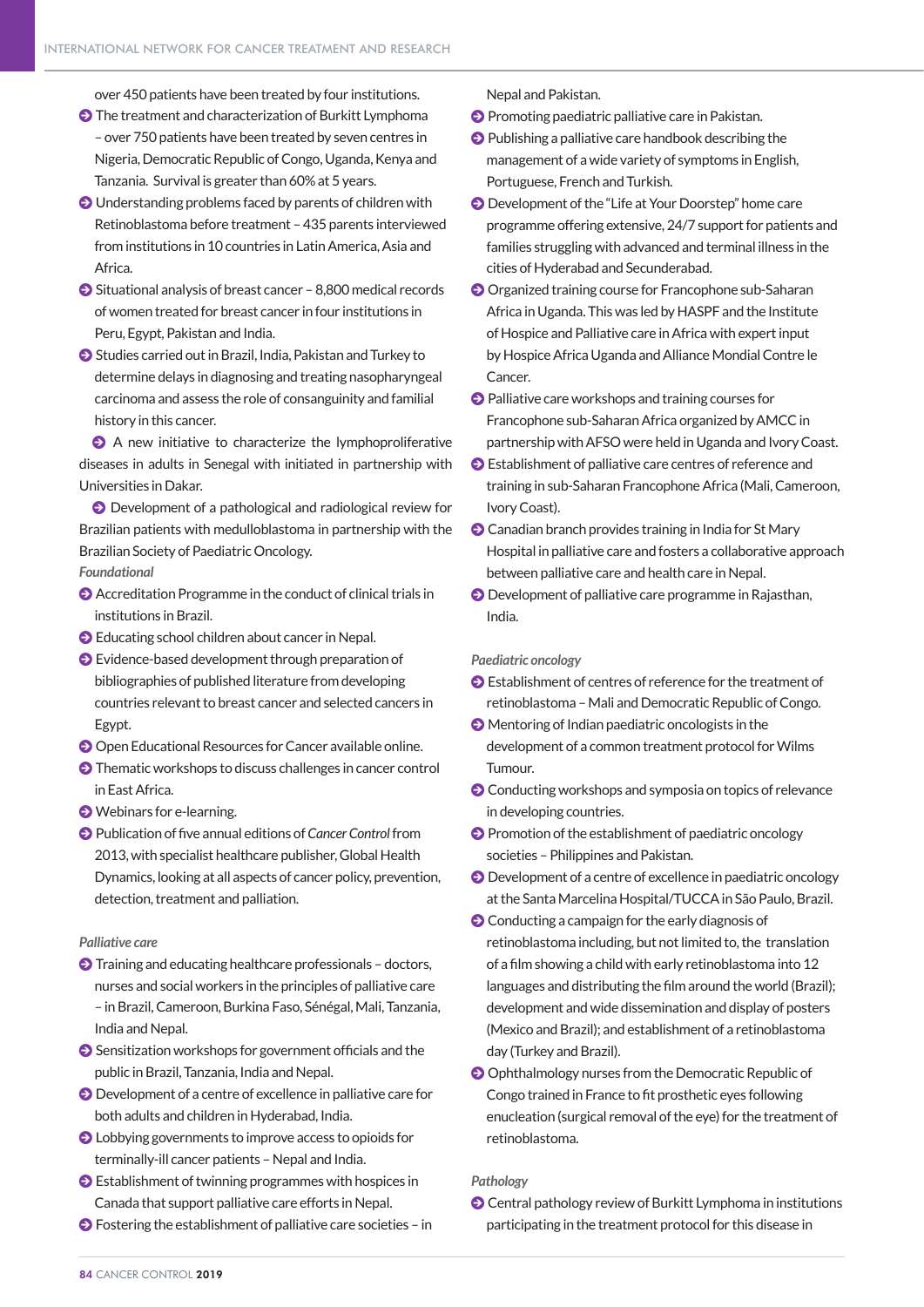### Africa.

- $\bullet$  Training and education workshops for pathologists and clinicians.
- $\bigcirc$  Training and education workshops for technicians and pathologists in techniques to improve diagnostic capabilities.
- $\bigcirc$  Use of iPath an internet telepathology programme for consultation, training and education.
- **O** Provision of training and education of haematopathologists in Francophone African countries (Cameroon, Democratic Republic of Congo, Sénégal).
- $\bullet$  "What can we learn from Africa" pathology workshop held in Arusha, Tanzania for pathologists from Senegal, Benin and Democratic Republic of Congo to improve the ability of African haemato-pathologists to diagnose haematopathologocal neoplasms using the World Health Organization Classification.
- $\bigodot$  Setting up of a project to characterize lymphoproliferative disorders in adults in Senegal in partnership with local universities.
- **O** Programme to improve pathologic and haematologic diagnostics established in Ethiopia using onsite and online training, education, and consultations.

### *Psychosocial support*

 $\bigcirc$  Development of an educational programme relating to the psychosocial needs of cancer patients in conjunction with the Brazilian Society of Paediatric Oncology.

*World Health Organization*

J Organized the 2009 update of the WHO Essential Medicines

### INCTR Branches

Branches are established as legal non-profit organizations within the country in which they are located so that they may raise and disburse funds in support of INCTR's mission. Branches establish and maintain linkages with cancer centres or units, relevant professional organizations or elements of national or regional governments and coordinate ongoing INCTR programmes and projects within the country or region, if located in a low- and middleincome country. INCTR branches are listed below.

### BRAZIL

**INCTR Brazil** Assioação International para Tratamento e Pesquisa do Cancer Av Nove de Julho, 4275 Jardim Paulista, CEP 01407-199 São Paulo, SP, Brasil J President: Dr Sidnei Epelman Contact: inctr@inctrbrasil.org

### **CANADA**

**INCTR Canada "Two Worlds Cancer Collaboration"** 401–41 Alexander Street Vancouver, British Columbia V6A 1B2 CANADA **O** President: Dr Simon Sutcliffe **O** Treasurer: Dr Stuart Brown Secretary: Dr Fraser Black Contact: cci-cancercontrol@shaw.ca or Helen@torrance.com

### **EGYPT**

**INCTR Egypt** First Floor, app 10 2 Houd El Laban Street Garden City, Cairo, Egypt J President: Dr Hussein Khaled J Executive Director: Dr Atef Badran Contact: atef.badran@gmail.com

### FRANCE

**Alliance Mondiale Contre le Cancer** Institut Curie, 26 Rue D'Ulm 75005 Paris, France **O** President: Professor Martine

- Raphaël J Medical Director: Professor Pierre
- Bey **O** Treasurer: Professor Jacques
- Rouëssé
- J contact@cancer-amcc.org

### List for Cancer.

- $\odot$  Participated in guideline updating and development (cervical cancer, Kaposi sarcoma and referral guidelines for breast and cervical cancer).
- **O** Consultation with Dr Jean Marie Dangou, Head of AFRO (African Regional Office of WHO) on non-AIDS defining malignancies in HIV positive individuals.
- $\odot$  INCTR organized an advisory meeting for WHO AFRO relating to the issue of AIDS-related but non-AIDS defining cancers in Africa. A report was provided to AFRO.
- $\odot$  Advising EMRO on a planned high-level meeting in the region late in 2014.
- $\bigcirc$  INCTR is participating in the development of recommendations for the management of cancer in the Eastern Mediterranean region. INCTR's particular focus will be cancer information and the development of a tool that countries can use to identify their strengths and weaknesses with respect to cancer control, and develop or modify plans accordingly.

 Considerable attention will be paid to the identification of methods of collecting and assessing the quality of data, the use of data in making scientific observations and/or the creation of evidence essential to establishing effective treatment programmes. INCTR will work more closely with governments in this regard, and funding for training, projects, scientific studies etc. will come from both within the country and outside the country. Every attempt will be made to ensure that programmes are self-sustaining after a reasonable time has passed.



INDIA **INCTR India** Narin Singh Road, Jaipur 302004 Rajasthan, India Trustees: **D** Dr Shivraj Singh (Managing Trustee) **S** Mr Apury Kumar **O** Mr Rajiv Sahai

### NEPAL

**Nepalese Network for Cancer Treatment and Research INCTR Nepal** Ghokechaur Banepa 1, NEPAL

- Chairman: Dr Surendra B B Shrestha
- J Vice Chairman: Dr Manohar Lal Shrestha
- J Member Secretary: Radha Pyari Nakarmi
- Contact: nnctr@ntc.net.np

### UNITED KINGDOM

**Offices and Branches Collaborating Units**  Swasthya Kalyan Bhawan **INCTR Challenge Fund** 267 Banbury Road Prama House, Oxford OX3 7HT United Kingdom Contact: max.parkin@ctsu.ox.ac.uk **O** Chairman: Dr Max Parkin  $\bullet$  Administrator: Mrs Biving Liu Contact: bliu@afcm.org

### UNITED STATES

**INCTR USA** 5111 Ambergate Lane Dallas, Texas 75287 -5405 USA **O** President and Chairman: Dr Madhaven Pillaih For information: info@inctr.be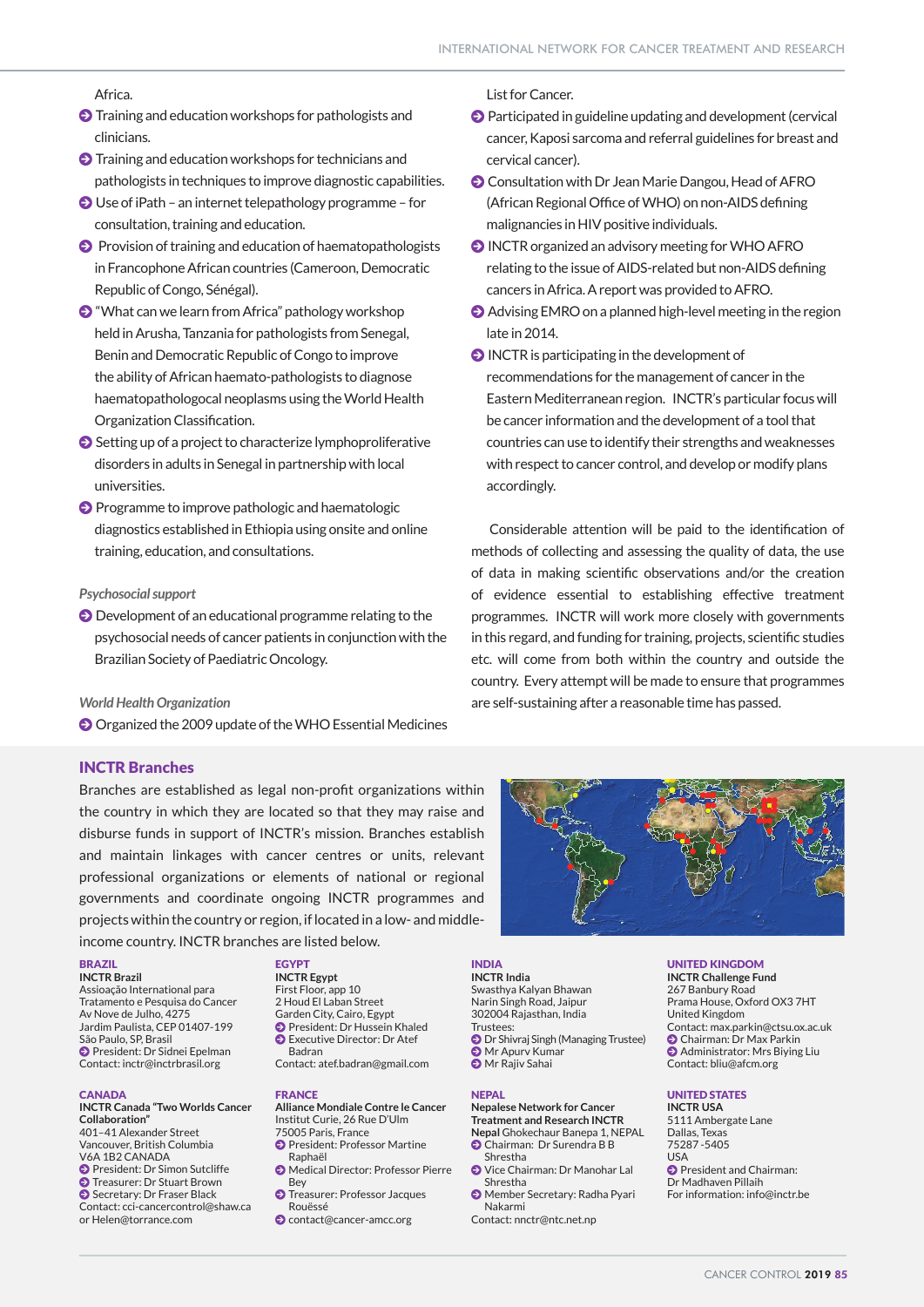# Governing Council

### Dr Sultan Al-Sedairy

Vice President for Development Director, Research Centre, King Faisal Specialist Hospital Riyadh, Saudi Arabia

### Dr Robert Burton

Professor, School of Public Health and Preventative Medicine Monash University Melbourne, Australia

### Dr Nausherwan Burki

Professor of Medicine, Division of Pulmonary

Medicine University of Connecticut Health Center Farmington, CT Unitied **States** 

### Dr Sidnei Epelman

Director, Paediatric **Oncology** Santa Marcelina Hospital, Sao Paulo, Brasil

### Dr Ian Magrath

President, INCTR, Brussels, Belgium

Dr Donald Maxwell Parkin Chairman of the Board,

INCTR UK Challenge Fund Honorary Senior Researcher Fellow CTSU – University of Oxford, United Kingdom

### Dr Martine Raphael

President, AMCC, INCTR's French Branch Hopital Bicetre Paris, France

### Mr Louis Schoofs

Secretary/Treasurer, INCTR Former Chief Administrator Institut Pasteur Brussels, Belgium

### Dr Simon Sutcliffe

President, Two Worlds Cancer Collaboration (INCTR Canada President, Canadian Partnership Against Cancer Vancouver, BC Canada

Ambassador for Science Dr Harald zur Hausen Nobel Laureate in Medicine, Deutsches Krebsforschungszentrum, Heidelberg, Germany

## Partner institutions in developing countries: Past and present

### Africa

- **O** Obafemi Awolowo University Teaching Hospitals Complex (Ile Ife, Nigeria)
- **J** University College Hospital, Ibadan (Ibadan, Nigeria)
- **O** Hôpital Général de Yaoundé (Yaoundé, Cameroon)
- J Kenyatta National Hospital, University of Nairobi (Nairobi, Kenya)
- **O** Bugando Medical Center (Mwanza, Tanzania)
- J Muhimbili National Hospital (Dar es Salaam, Tanzania)
- **O** Ocean Road Cancer Institute (Dar es Salaam, Tanzania)
- **O** Tikur Anbessa Hospital, University of Addis Ababa (Addis Ababa, Ethiopia)
- **St Mary's Hospital Lacor** (Lacor, Uganda)
- $\bigcirc$  Hôpital de Vanga (Vanga, Democratic Republic of Congo)
- **O** Institut Ophthalmologique Tropical Africain, (Bamako, Mali)
- **O** National Cancer Institute (Cairo, Egypt)  $\bullet$  Hôpital du Point G,
- Université de Bamako (Bamako, Mali)
- **O** Centre Pasteur du Cameroun (Yaoundé, Cameroon)
- **O** Université Cheikh Anta Diop (Dakar, Sénégal)
- **O** CHU Mohammed VI (Marrakesh, Morocco)
- **O** Clinique Universitaires, Faculté de Médecine de Kinshasa (Kinshasa, Democratic Republic of Congo)
- **O** Clinique Universitaires, Université de Lubumbashi (Lubumashi, Democratic Republic of Congo)

### America

- **O** Santa Marcelina Hospital (Sao Paulo, Brazil)
- **O** Instituto Nacional de Pediatria (Mexico City, Mexico)
- **O** Instituto Nacional de Enfermedades Neoplãsicas (Lima, Peru)
- **O** Universidad Francisco Marroquin (Guatemala City, Guatemala)
- J El Instituto Oncologico Del Oriente Bolivano (Santa Cruz, Bolivia)

### Asia

- **O** Ankara University (Ankara, Turkey)
- **Haceteppe University** (Ankara, Turkey)
- **O** Dokuz Eylül University (Izmir, Turkey)
- J King Hussein Cancer Center (Amman, Jordan)
- **O** King Faisal Specialist Hospital (Riyadh, Saudi Arabia)
- **O** Children Cancer Institute, Ziauddin Medical University (Karachi, Pakistan)
- **O** Jinnah Hospital Lahore – Allama Iqbal Medical College (Lahore, Pakistan)
- **Shaukat Khanum** Memorial Cancer Hospital and Research Centre (Lahore, Pakistan)
- $\bigcirc$  All India Institute of Medical Sciences (New Delhi, India)
- **O** Cancer Institute (WIA) (Chennai, India)
- **O** Jaslok Hospital and Research Centre (Mumbai, India)
- $\bigcirc$  MNJ Institute of Oncology (Hyderabad, India)
- **D** Tata Memorial Centre (Mumbai, India)
- **O** Nepal Institute of Health Sciences (Kathmandu, Nepal)
- **O** B P Koirala Memorial Cancer Hospital (Bharatpur, Chitwan, Nepal)
- **Bhaktapur Cancer Care**

Hospital (Bhaktapur, Nepal)

- **O** Hospice Nepal (Kathmandu, Nepal)
- J Kanti Children's Hospital (Kathmandu, Nepal)
- **O** Shechan Hospice (Kathmandu, Nepal)
- Scheer Memorial Hospital (Banepa, Nepal)
- **O** Patan Hospital (Kathmandu, Nepal)
- **O** Philippine Children's Medical Center (Quezon City, Philippines)
- Shanghai Children's Hospital (Shanghai, China)
- **Sarawak General Hospital** and Sarawak Hospice Society (Kuching, Sarawak, Malaysia)

### Latin America

- Santa Marcelina Hospital (Sao Paulo, Brazil)
- **O** Instituto Nacional de Pediatria (Mexico City, Mexico)
- **O** Instituto Nacional de Enfermedades Neoplãsicas (Lima, Peru)
- **O** Universidad Francisco Marroquin (Guatemala City, Guatemala)
- J El Instituto Oncologico Del Oriente Bolivano (Santa Cruz, Bolivia)